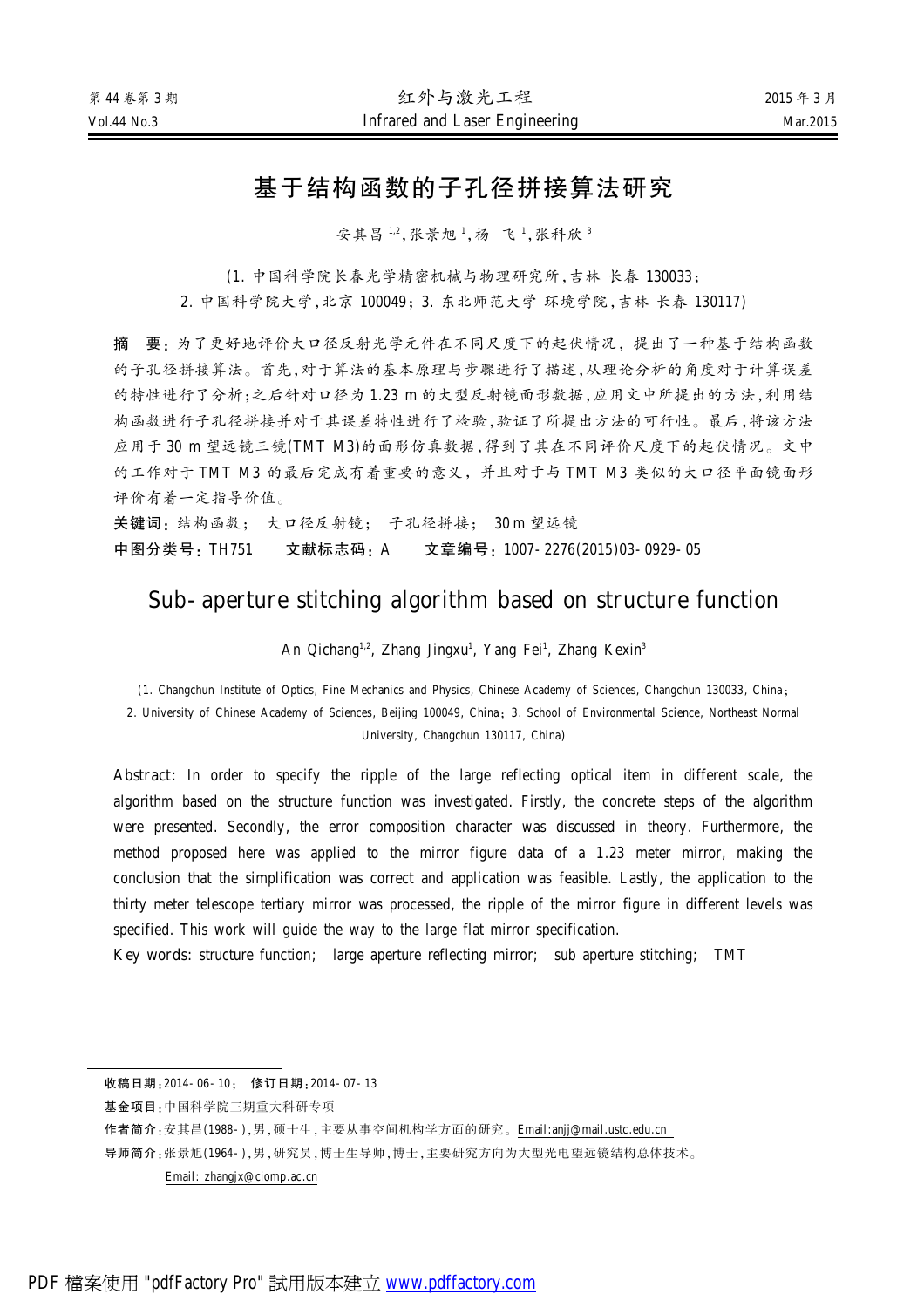# 0 引 言

随着科学技术的不断发展, 大口径光学系统在 天文光学、空间光学、地基空间目标探测与识别等高 技术领域得到了越来越广泛的应用, 其表面面形的 检测与评价直接影响着其制造精度与成像质量<sup>[1-10]</sup>。

结构函数最初是 20 个世纪在自适应光学领域 提出的数学概念,是对于不同尺度的大气湍流进行 评价的有力工具;近年来,欧美的一些专家将此方法 应用于大口径反射镜面形的评价之中, 来描述不同 尺度上反射镜面形的起伏情况, 即重力的印透效应, 取得了不错的效果[11-18]。

但是, 随着光电系统的口径增加, 原来基于整镜 检验的结构函数评价算法已经不能满足要求,比如 由美国加州理工学院(Caltech)、加州大学系统(UC) 和加拿大大学天文研究联盟联合发起的 30 m 望远 镜(TMT)计划。其中中国承担的三镜系统主镜为椭 圆形平面镜,长轴为 3.594 m,短轴为 2.536 m。对于 如此巨大的平面镜,传统上使用的整镜检测技术已 经不再适用[19-20]。

对于上述问题, 子孔径拼接算法是一种较为经 济的解决方案。利用小口径干涉仪每次仅检测整个 光学元件的一部分区域(子孔径), 待完成全孔径测 量后,再使用适当的算法"拼接"就可得到全孔径面 形信息。

文中在总结前人工作的基础之上, 提出了一种 基于结构函数的子孔径拼接算法。在提出具体算法 之后,从理论上分析了其误差叠加特性,得出文中算 法可以对于非相关误差进行抑制的结论: 然后利用 1.23 m 口径反射镜的面形数据进行了验证: 最后将 此文的方法应用于 TMT 三镜的仿真数据, 得到了 TMT 三镜面形在不同尺度的起伏情况。

通过文中算法既利用了子孔径的低成本特性, 又可以凭借结构函数的数学特征分析大尺度的镜面 面形波动。文中的工作对于大口镜面形检测与评价 有着较好的指导意义。

### 1 基本算法

#### 1.1 基本推导

设有随机过程 $\{X(t), t \in T\}$ , 对于任一  $t \in T$ ,  $X(t)$ 

的一阶矩  $\mathsf{E}[{\mathsf{X}}({\mathsf{t}})]$ 及二阶矩  $\mathsf{E}[{\mathsf{X}}^{\scriptscriptstyle 2}({\mathsf{t}})]$ 都存在,则称 $\{{\mathsf{X}}({\mathsf{t}})\}$ , t E T}为二阶矩过程。

考虑到在镜面没有发生破坏以及测量没有较大 误差的情况下,通过光学仪器测得反射镜表面的波 像差  $\phi$ (x)的能量为有限情况, 即一阶矩 E[ $\phi$ (x)]及二 阶矩  $\mathsf{E}[\phi^2(\mathsf{x})$ 一定存在,故由反射镜表面波像差组成 的随机序列为二阶矩过程。

为了从不同空间频率上(尤其是中频)研究光学 反射镜表面面形, 国外的一些学者提出了利用结构 函数来评价面形。

$$
SF^{2}(r) = \langle (\phi(x+r) - \phi(x))^{2} \rangle_{x}
$$
 (1)

具体来说. 对于实际的反射镜表面的波像差 b(x). 由之前分析可知,为二阶矩过程,那么对公式(1)可 做如下变形,

$$
SF^{2}(r) = \langle (\phi(x+r) - \phi(x))^{2} \rangle_{x} =
$$
  
2(\sqrt{\sigma\_{x}^{2} \sigma\_{x+R}^{2}} - cov(\phi(x+r), \phi(x))) =  
2\sigma\_{x}^{2} - 2cov(\phi(x+r), \phi(x)) (2)

由公式(2)可得,2 $\sigma_{\sf x}^2$ 其实等于表面方均根平方 的二倍, 而对于后面一项  $2\text{cov}(\phi(\mathbf{x}+\mathbf{r}), \phi(\mathbf{x}))$ , 当 r 足 够大,两个观测值的相关函数为 0。故在检测孔径比 较大的表面时, RMS 为较大评价尺度 r 值对应 SF 的  $\sqrt{2}$ 倍。

通过以上分析可得, 当且仅当两个二阶矩过程  $d(x+r)$ 与  $d(x)$ 互相之间为严格线性关系时, 两者的 方差几何平均数等于两者协方差, 即当镜面的起伏 十分接近线性关系时,结构函数本身的值就会趋于 零;反之,如果表面由于印透效应产生起伏时,结构 函数也会有相应起伏。

#### 1.2 算法描述

首先考虑整镜检测的情况, 假设检测的数据含 有白噪声 δ.对于面形检测数据进行结构函数分析:

 $\langle (\phi(x+r) - \phi(x) + \delta^2 \rangle_x = \langle (\phi(x+r) - \phi(x))^2 \rangle_x + \sigma^2 +$ 

 $2\langle (\phi(\mathbf{x}+\mathbf{r})-\phi(\mathbf{x}))\times \delta \rangle_{\mathbf{x}}=\langle (\phi(\mathbf{x}+\mathbf{r})-\phi(\mathbf{x}))^2 \rangle_{\mathbf{x}}+\sigma^2$  (3)

由公式(3)可得:当面形数据仅含有高斯白噪声 时,得到的结构函数线只会产生整体的移动。而对于 结构函数,其最本质的分辨各个印透峰的能力并没 有降低:另一方面.如果通过其他手段先验地获得了 面形噪声数据, 那么就可以得到更为准确的结构函 数信息。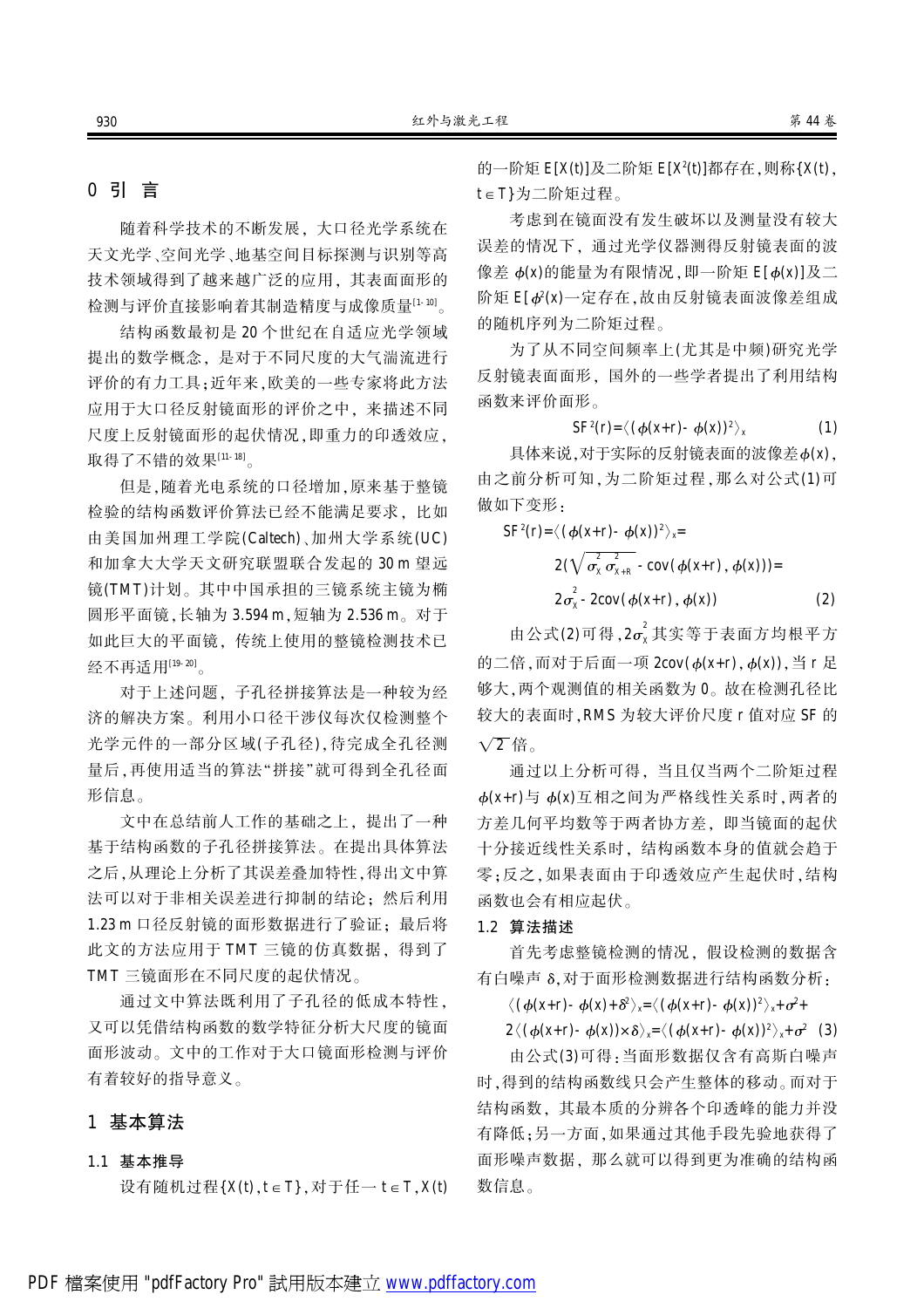进一步考虑。通过子孔径拼接得到面形数据的 情况,对于检测到的子孔径数据分别去除刚体位移, 之后经过加窗,得到有残余刚体位移的波前数据并 对其进行结构函数分析。

$$
\langle (\phi(x+r)+\delta(x+r)-\phi(x)-\delta(x))^2 \rangle_x = \langle (\phi(x+r)-\phi(x))^2 \rangle_x +
$$
  

$$
\langle (\delta(x+r)-\delta(x))^2 \rangle_x + 2 \langle (\phi(x+r)-\phi(x)) \times
$$
  

$$
(\delta(x+r)-\delta(x)) \rangle_x = \langle (\phi(x+r)-\phi(x))^2 \rangle_x +
$$
  

$$
\langle (\delta(x+r)-\delta(x))^2 \rangle_x \qquad (4)
$$

对于公式(4),需要分为两种情况讨论。首先是 评价尺度小于子孔径尺寸的情况, 误差主要由刚体 位移引入袁 而各个子孔径的残余刚体位移假设为独 立同分布,那么公式(4)可以变形为:

$$
\langle (\phi(x+r)+\delta(x+r)-\phi(x)-\delta(x))^2 \rangle_x =
$$

$$
\langle (\phi(\mathbf{x}+\mathbf{r})-\phi(\mathbf{x}))^2 \rangle_{\mathbf{x}} + \theta^2 \mathbf{x} \mathbf{r}^2
$$
 (5)

当评价尺度大于子孔径尺寸时, 由于局部刚体 位移引入的误差可以由类似公式(3)的方法得到

 $\langle (\phi(x+r)+\delta(x+r)-\phi(x)-\delta(x))^2 \rangle_x=$ 

$$
\langle (\phi(\mathbf{x}+\mathbf{r})-\phi(\mathbf{x}))^2 \rangle_{\mathbf{x}}+\sigma^2
$$
 (6)

综上所述,使用文中提出的算法,误差随着评价 尺度的扩大逐渐趋于一个定值。算法分辨各个印透 峰的能力并没有降低;类似地,如果先验地获得了面 形噪声数据, 那么亦可对得到的结构函数信息做出 修正。文中提出算法不仅利用了子孔径的低成本特 性。又可以凭借结构函数的数学特征分析大尺度的 镜面面形波动。

#### 2 实验验证

下面以口径为 1.23 m 大口径反射镜检测数据为 例,来验证文中理论的正确性与方法的可行性。其结 构函数如图 2 所示。



Fig.1 Mirror figure of 1.23 m



假设图中曲线的最后结构函数稳定值为 0.9× 10<sup>-9</sup> mm<sup>2</sup>,换算为 RMS 为 21 nm, 与由 zygo 干涉仪得 到的表面 RMS(23 nm), 对比可证明推导的正确性, 另一方面,由图可知当评价尺度大于 0.7 m 时,结构 函数已经趋于平稳, 即镜面已经没有大尺度的起伏 (大于 0.7 m), 根据情况选择是否调整支撑方式或者 继续精磨。

利用服从高斯分布的刚体位移对镜面数据进行 污染, 得到的效果如图 3 所示。可以看出由于刚体位 移,各个子孔径之间出现了断层,刚体位移量标准差 为整镜波峰-波谷值(P-V值)的 5%, 通过文中算法 得出的结构函数如图 4 所示,结构函数线的抬高并



图 3 子孔径拼接波前

Fig.3 Wavefront sketch of sub aperture stitching



Fig.4 Result of sub aperture stitching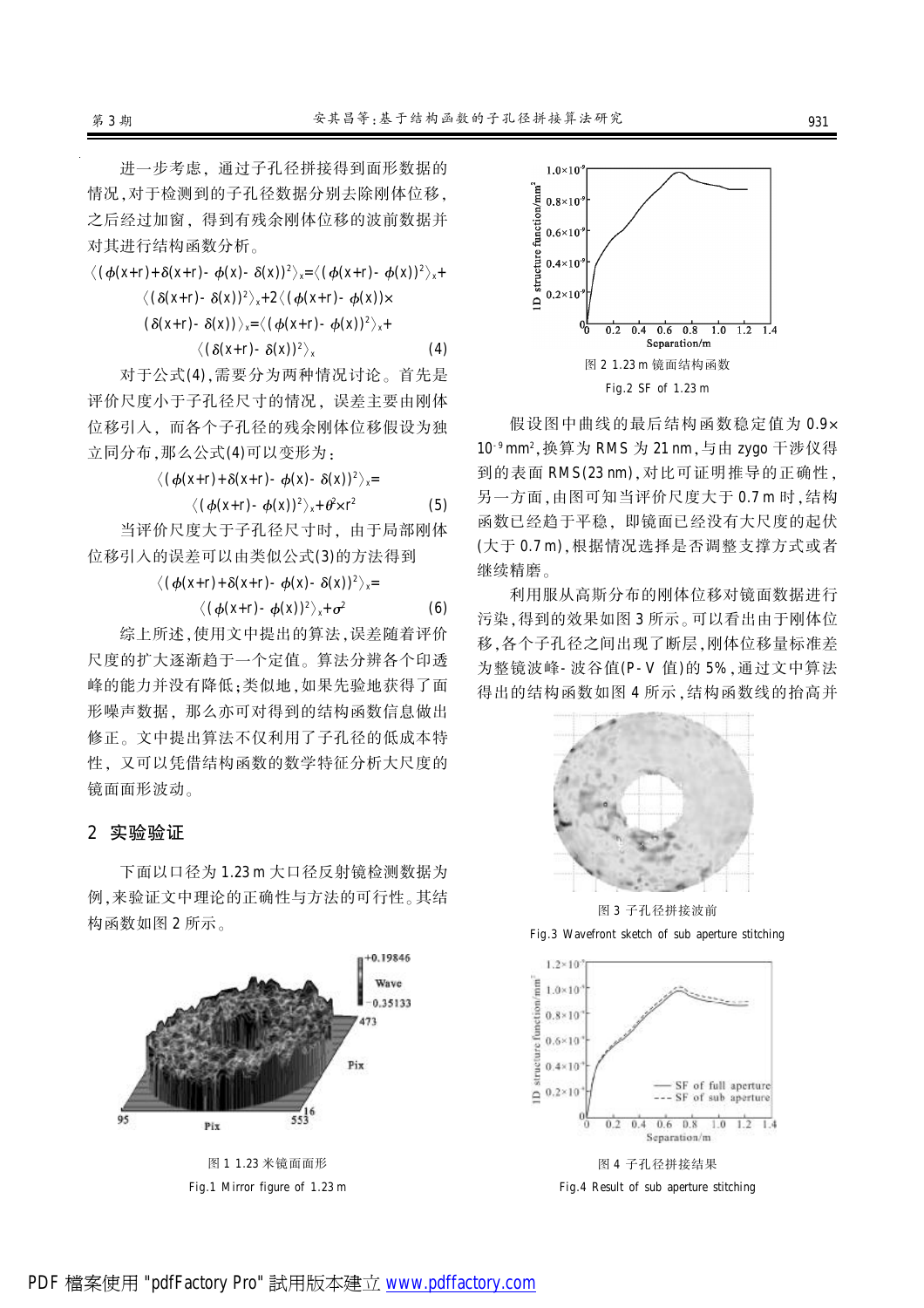没有影响对于系统重力印透的评价。相反,由于利用 结构函数进行反射镜面形评价时, 多采用 NTP(not to pass)曲线的方式,故提升的部分可以作为保险系 数. 提高算法的安全性。

## 3 TMT M3 中的应用

30 m 望远镜(TMT)计划于夏威夷莫纳克亚峰建 浩一个世界领先的 30 m 巨型光学——红外观测设 备。中国承担了三镜系统部分的设计与制造。其三镜 为椭圆形平面镜(3.594 m×2.536 m)。对于如此巨大的 平面镜,传统上使用的整镜检测技术已经不再适用。

利用文中算法袁 对于归一化后的三镜仿真数据 进行分析。与上节的计算方法类似,刚体位移量标准 差为整镜波峰-波谷值(P-V值)的 5%如图 5 所示, 通过文中算法得出的结构函数如图 6 所示。



图 5 TMT 三镜面形数据 Fig.5 Data of TMT M3



图 6 TMT 三镜子孔径拼接 Fig.6 Result of TMT M3 stitching

通过以上分析可得,TMT三镜的主要起伏分布 在 0.6m 与 2m 左右的两个尺度, 与图中的单个印透 区域与若干连接印透区域对应,另一方面, 整镜结构 函数与子孔径拼接结构函数最大差异量约为 4%。对 于实际的科学研究以及工程应用,都可以满足要求。

### 4 结 论

传统的评价方法由于动态范围的影响, 对于大 口径光学系统的检测与装调都表现出各种不足,对 于局部的过采样情况以及大尺度波动都难以详尽描 述。在文中,从随机过程的角度,利用已有的数学工 具,对于镜面面形数据进行了分析。不仅利用了子孔 径的低成本特性袁 又可以凭借结构函数的数学特征 分析大尺度的镜面面形波动。

将文中的方法应用于 TMT 三镜的仿真数据,得 到了 TMT 三镜面形在不同尺度的起伏情况, 对于 TMT 项目的更好完成有一定的帮助作用。另一方 面,文中的工作对于大口镜面形检测与评价也有着 较好的指导意义。

#### 参考文献:

- [1] Wang Jing, Wang Zhengfang, Sui Qingmei. Study of FBG stain distribution based on improved genetic algorithm dual constraint [J]. Chinese J Lasers, 2012, 39 (3): 03050041 - 0.050046. (in Chinese) 王静, 王正方, 隋青美. 基于改进遗传算法双重约束的应变分 布重构研究[J]. 中国激光, 2012, 39(3): 03050041-0.050046.
- [2] Zhang Liming, Zhang Bin, Yang Fei. Design and test of force actuator in active optical system [J]. Opt Precision Engineering, 2012, 20(1): 38-44. (in Chinese) 张丽敏, 张斌, 杨飞. 主动光学系统力促动器得设计和测 试[J]. 光学 精密工程, 2012, 20(1): 38-44.
- [3] Bi Yong, Zhai Jia, Wu Jinhu, et al. One method for mirror surface figure treatment in optical instrument [J]. Optical Technique, 2009, 35(1): 10-17. (in Chinese) 毕勇, 翟嘉, 吴金虎, 等. 一种光学仪器镜面面形的处理方 法[J]. 光学技术, 2009, 35(1): 10-17. [4] Wang Dong, Yang Hongbo, Chen Changzhen. Computer
- simulation of the optical surface [J]. Computer Simulation, 2007, 24(2): 298-301. (in Chinese) 王栋, 杨洪波, 陈长征. 光学表面面形的计算机仿真[J]. 计算机仿真, 2007, 24(2): 298-301.
- [5] Zhang Wei, Liu Jianfeng, Long Funian, et al. Study on wavefront fitting using Zernike polynomials [J]. Optical Technique, 2005, 31(5): 675-678. (in Chinese) 张伟, 刘剑峰, 龙夫年, 等. 基于 Zernike 多项式进行波面 拟合研究[J]. 光学技术, 2005, 31(5): 675-678.
- [6] Lin Xudong, Liu Xinyue, Wang Jianli, et al. Performence of